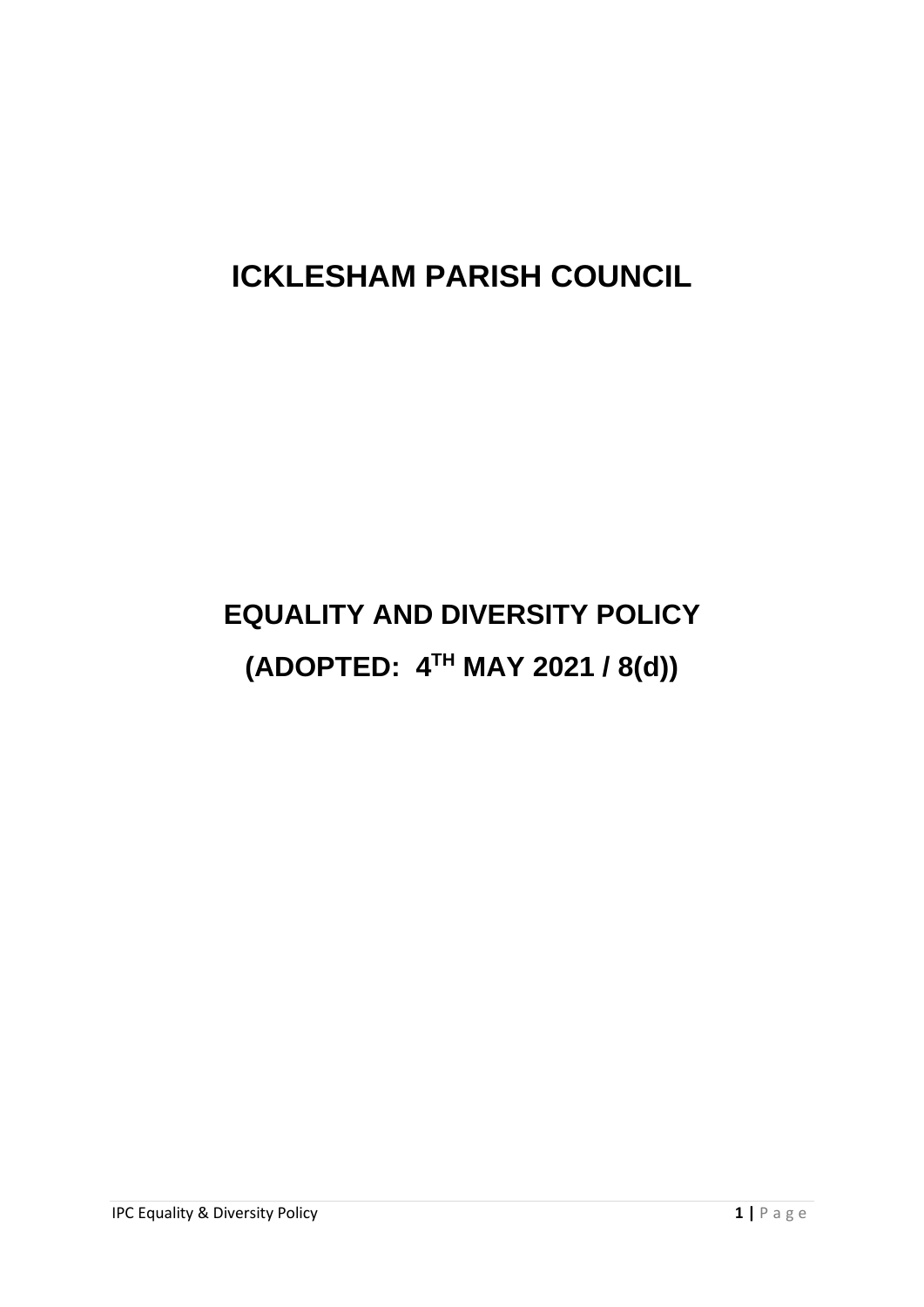### **CONTENTS**

| Our commitment                     | 3              |
|------------------------------------|----------------|
| The law                            | 3              |
| Types of unlawful discrimination   | 3              |
| Equal opportunities in employment  | $\overline{4}$ |
| Dignity at work                    | 5              |
| People not employed by the council | 5              |
| Training                           | 5              |
| Your responsibilities              | 5              |
| Grievances                         | 5              |
| Monitoring and review              | 6              |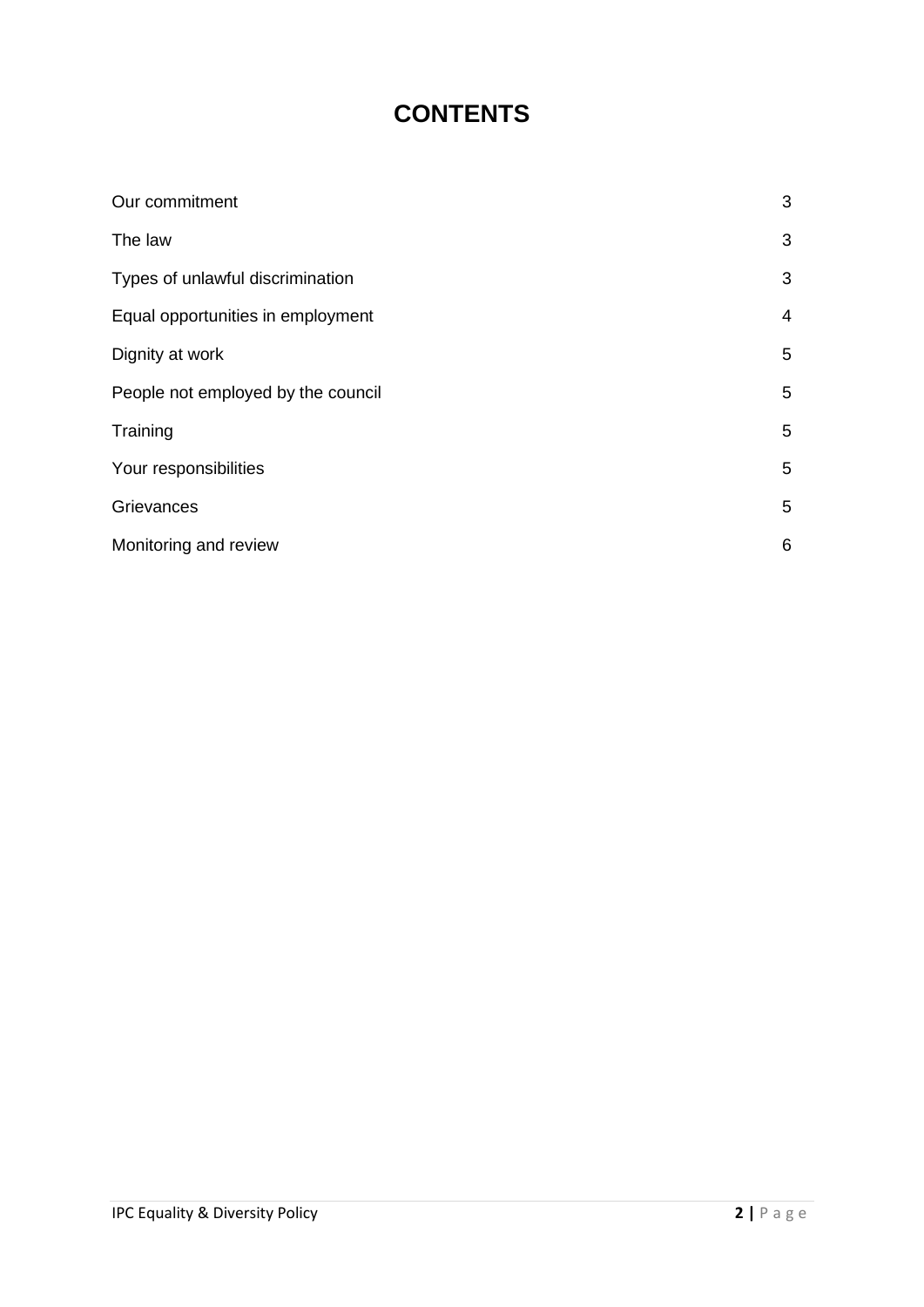#### **Our commitment**

The Council is committed to providing equal opportunities in employment and to avoiding unlawful discrimination.

This policy is intended to assist the Council to put this commitment into practice. Compliance with this policy should also ensure that employees do not commit unlawful acts of discrimination.

Striving to ensure that the work environment is free of harassment and bullying and that everyone is treated with dignity and respect is an important aspect of ensuring equal opportunities in employment.

#### **The law**

It is unlawful to discriminate directly, or indirectly in recruitment or employment because of age, disability, sex, gender reassignment, pregnancy, maternity, race (which includes colour, nationality, caste and ethnic or national origins), sexual orientation, religion or belief, or because someone is married or in a civil partnership. These are known as "protected characteristics".

Discrimination after employment may also be unlawful, e.g. refusing to give a reference for a reason related to one of the protected characteristics.

The Council will not discriminate against or harass a member of the public in the provision of services or goods. It is unlawful to fail to make reasonable adjustments to overcome barriers to using services caused by disability. The duty to make reasonable adjustments includes the removal, adaptation or alteration of physical features, if the physical features make it impossible or unreasonably difficult for disabled people to make use of services. In addition, service providers have an obligation to think ahead and address any barriers that may impede disabled people from accessing a service.

#### **Types of unlawful discrimination**

**Direct discrimination** is where a person is treated less favourably than another because of a protected characteristic.

In limited circumstances, employers can directly discriminate against an individual for a reason related to any of the protected characteristics where there is an occupational requirement. The occupational requirement must be crucial to the post and a proportionate means of achieving a legitimate aim.

**Indirect discrimination** is where a provision, criterion or practice is applied that is discriminatory in relation to individuals who have a relevant protected characteristic such that it would be to the detriment of people who share that protected characteristic compared with people who do not, and it cannot be shown to be a proportionate means of achieving a legitimate aim.

**Harassment** is where there is unwanted conduct, related to one of the protected characteristics (other than marriage and civil partnership, and pregnancy and maternity) that has the purpose or effect of violating a person's dignity; or creating an intimidating, hostile,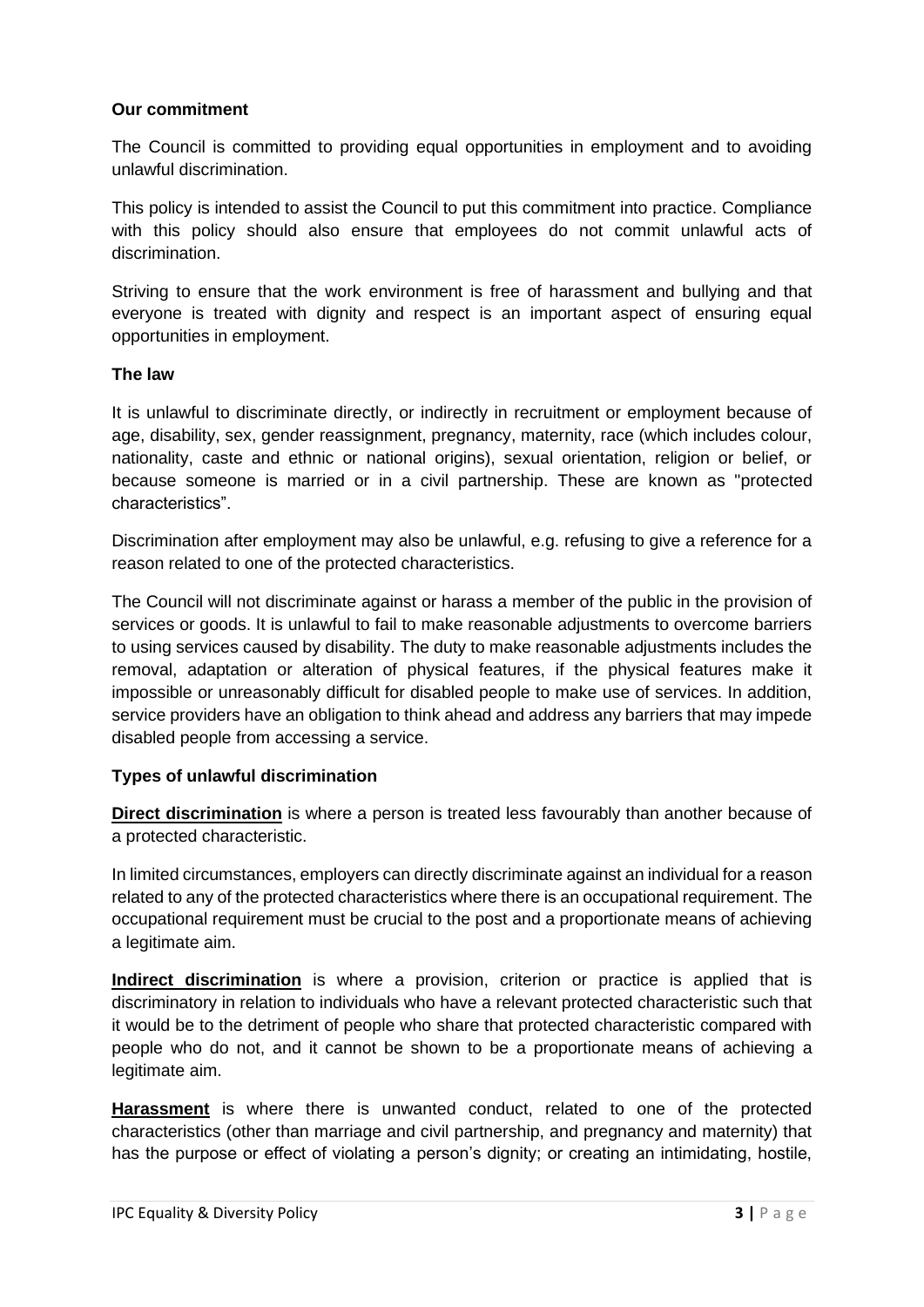degrading, humiliating or offensive environment. It does not matter whether or not this effect was intended by the person responsible for the conduct.

**Associative discrimination** is where an individual is directly discriminated against or harassed for association with another individual who has a protected characteristic.

**Perceptive discrimination** is where an individual is directly discriminated against or harassed based on a perception that he/she has a particular protected characteristic when he/she does not, in fact, have that protected characteristic.

**Third-party harassment** occurs where an employee is harassed and the harassment is related to a protected characteristic, by third parties.

**Victimisation** occurs where an employee is subjected to a detriment, such as being denied a training opportunity or a promotion because he/she made or supported a complaint or raised a grievance under the Equality Act 2010, or because he/she is suspected of doing so. However, an employee is not protected from victimisation if he/she acted maliciously or made or supported an untrue complaint.

Failure to make reasonable adjustments is where a physical feature or a provision, criterion or practice puts a disabled person at a substantial disadvantage compared with someone who does not have that protected characteristic and the employer has failed to make reasonable adjustments to enable the disabled person to overcome the disadvantage.

#### **Equal opportunities in employment**

The council will avoid unlawful discrimination in all aspects of employment including recruitment, promotion, opportunities for training, pay and benefits, discipline and selection for redundancy.

#### **Recruitment**

Person and job specifications will be limited to those requirements that are necessary for the effective performance of the job. Candidates for employment or promotion will be assessed objectively against the requirements for the job, taking account of any reasonable adjustments that may be required for candidates with a disability. Disability and personal or home commitments will not form the basis of employment decisions except where necessary.

#### **Working practices**

The Council will consider any possible indirectly discriminatory effect of its standard working practices, including the number of hours to be worked, the times at which these are to be worked and the place at which work is to be done, when considering requests for variations to these standard working practices and will refuse such requests only if the Council considers it has good reasons, unrelated to any protected characteristic, for doing so. The Council will comply with its obligations in relation to statutory requests for contract variations. The Council will also make reasonable adjustments to its standard working practices to overcome barriers caused by disability.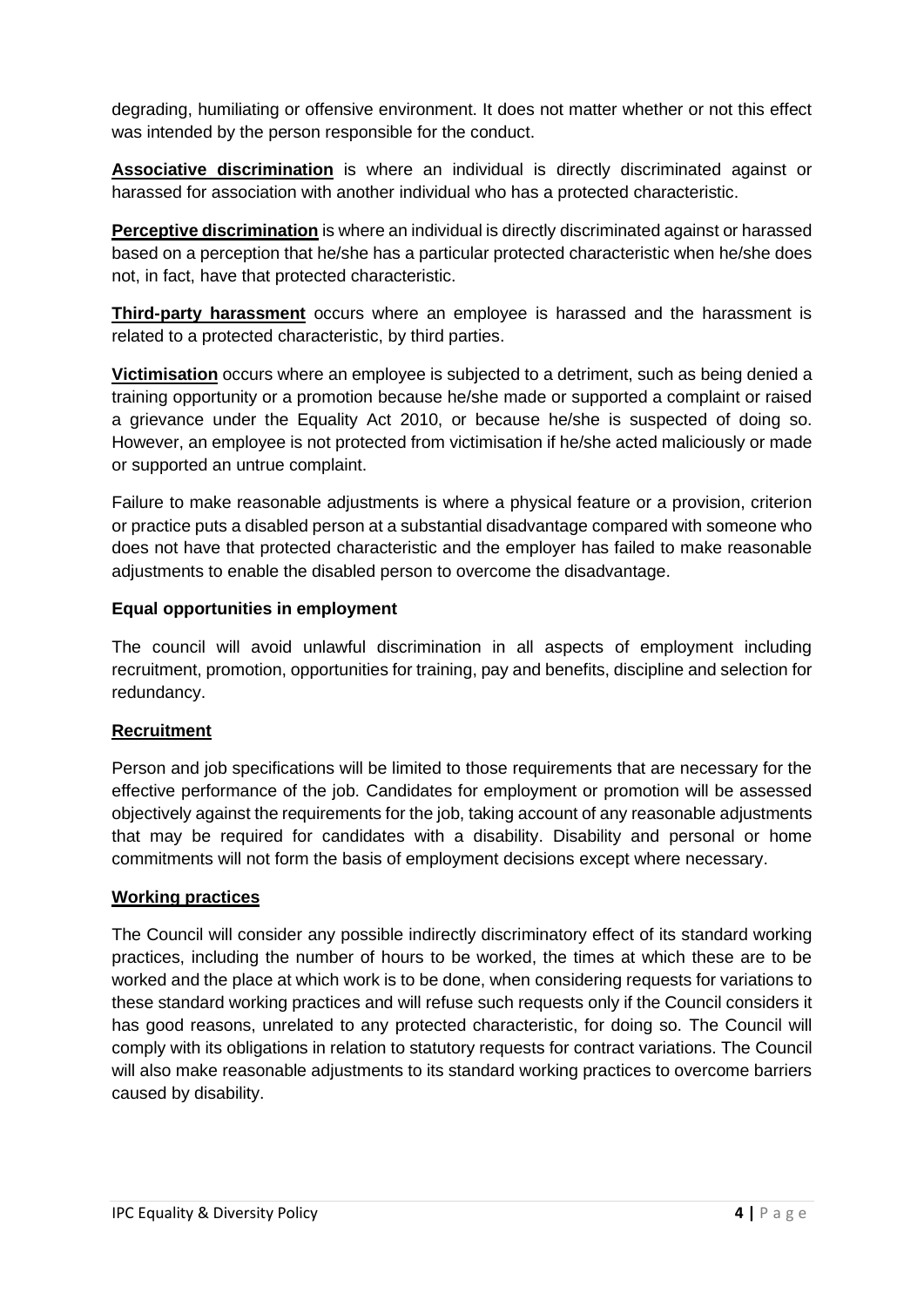#### **Equal opportunities monitoring**

The council will monitor the ethnic, gender and age composition of the existing workforce and of applicants for jobs (including promotion), and the number of people with disabilities within these groups and will consider and take any appropriate action to address any problems that may be identified as a result of the monitoring process.

The Council treats personal data collected for reviewing equality and diversity in accordance with the data protection policy. Information about how data is used and the basis for processing is provided in the council's privacy notices.

#### **Dignity at work**

The Council has a separate dignity at work policy concerning issues of bullying and harassment on any ground, and how complaints of this type will be dealt with.

#### **People not employed by the council**

The Council will not discriminate unlawfully against those using or seeking to use the services provided by the council.

You should report any bullying or harassment by suppliers, visitors or others to the council who will take appropriate action.

#### **Training**

The Council will provide training in/raise awareness of equal opportunities to those likely to be involved in recruitment or other decision making where equal opportunities issues are likely to arise.

The Council will provide training to/raise awareness of] all staff engaged to work at the Council to help them understand their rights and responsibilities under the dignity at work policy and what they can do to help create a working environment free of bullying and harassment. The Council will provide additional training to managers to enable them to deal more effectively with complaints of bullying and harassment.

#### **Your responsibilities**

Every employee is required to assist the Council to meet its commitment to provide equal opportunities in employment and avoid unlawful discrimination. Employees can be held personally liable as well as, or instead of, the Council for any act of unlawful discrimination. Employees who commit serious acts of harassment may be guilty of a criminal offence.

Acts of discrimination, harassment, bullying or victimisation against employees or customers are disciplinary offences and will be dealt with under the Council's disciplinary procedure. Discrimination, harassment, bullying or victimisation may constitute gross misconduct and could lead to dismissal without notice.